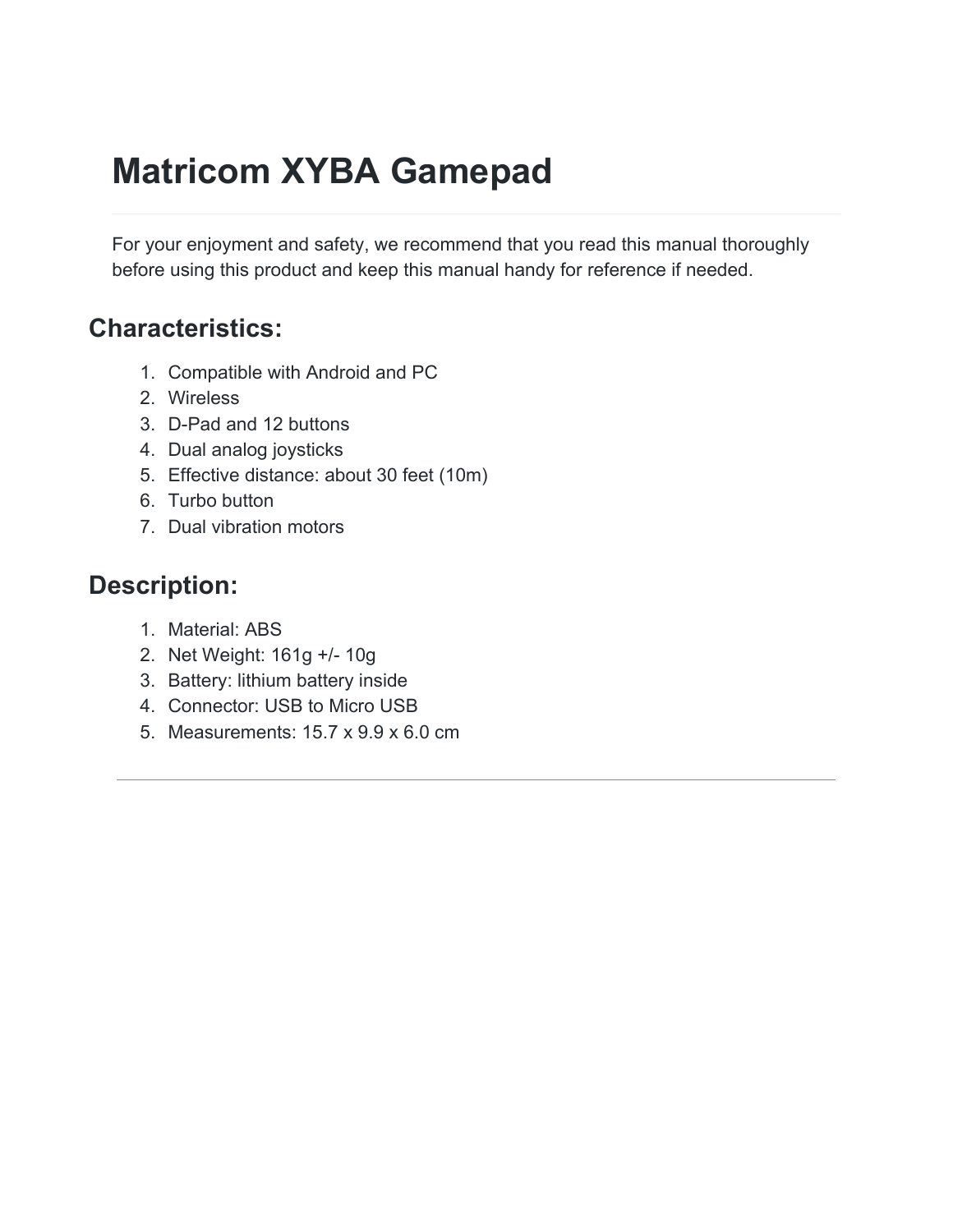# **Device Connection**

Please use the button combinations to enter into any of the following modes. The indicator light will illuminate to indicate that the mode has been activated:

| <b>Mode</b>      | <b>Button Combo</b> | <b>Indicator Light</b> |
|------------------|---------------------|------------------------|
| Gamepad          | $A + Mode$          | (1)                    |
| Gamepad          | $B + Mode$          |                        |
| Keyboard & Mouse | $Y + Mode$          | $\rm(2)$               |
| iOS              | $X + Mode$          | $\left( 2\right)$      |

#### **Gamepad Mode:**

When the gamepad is turned off, press the X and the Mode button at the same time. When the lights begin flashing quickly, connect to the device using your phone or PC. Some games require the input controls to be set prior to playing. Consult your game's manual if needed.

#### **Keyboard & Mouse Mode:**

When the gamepad is turned off, press the A and the Mode button at the same time. When the lights begin flashing quickly, connect to the device using your phone or PC. The joystick will act like a mouse for the system.